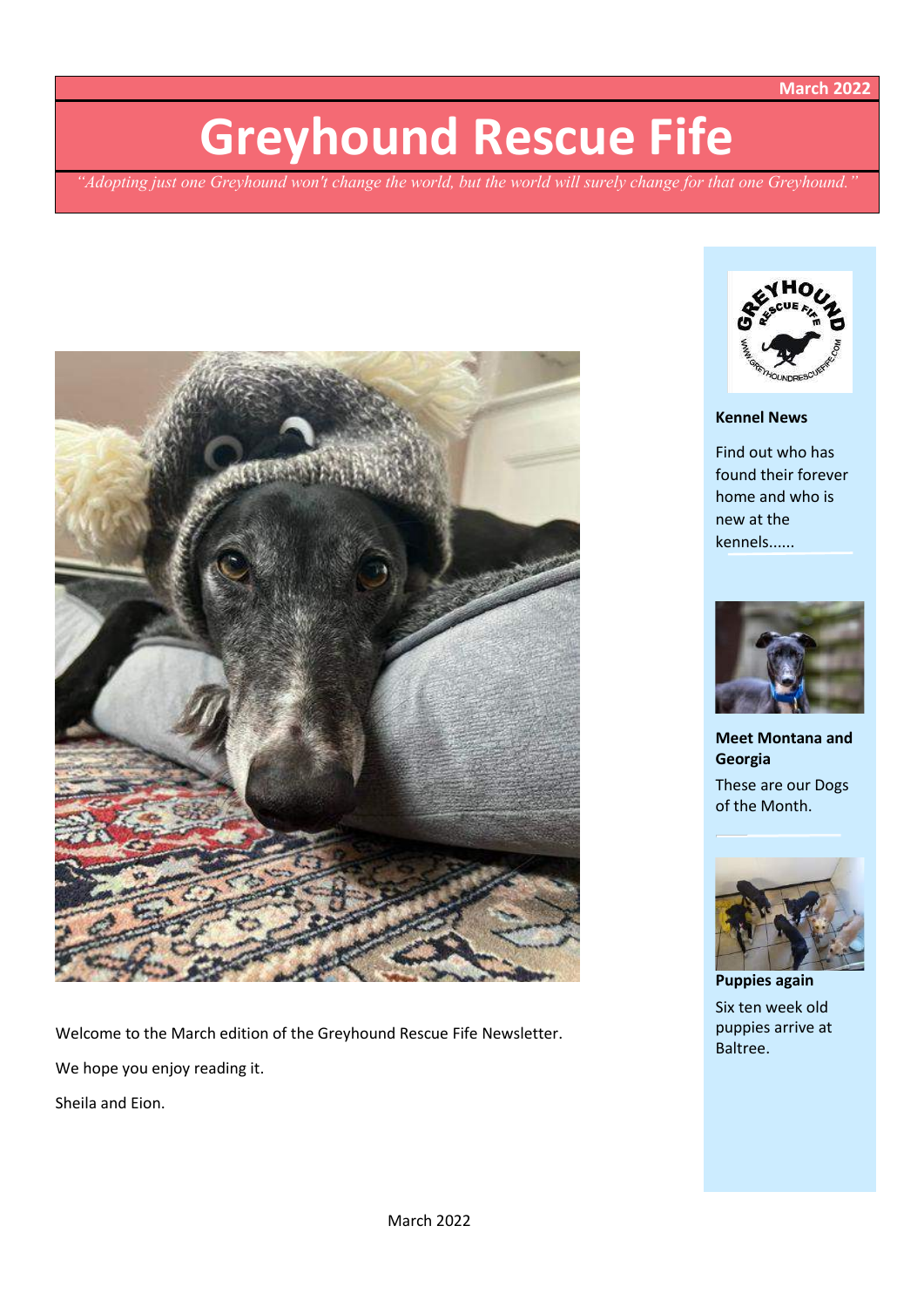### **Kennel News**

Since the last newsletter

25 dogs have come in. They are:

SUZIE CULZEAN DAKOTA SANDY RICKY MOLLY VENUS BLUE TOFFEE GIRLIE CALYPSO DICAPRIO BRAMBLE ASH ROWAN MYRTLE LUPIN BRIAR KAREN TONY JACK ZEUS SPARKY JET MURPHY.

and 31 dogs have been adopted. They are:

REX SHORTY QUEENIE LOU BLAKE JAGUAR CYCLONE BEAUTY LARRY BOSS LINDA SUZIE MYRTLE RIO ROWAN ELLA FORTUNE TRILBY BASIL MOLLY BRIAR VENUS LUPIN JET CULZEAN SUE COSMO ASH BRAMBLE STALLION JET.

## **Puppies again**

A litter of six absolutely beautiful 10 week old puppies arrived at the kennels. The father was unknown but he had to be a greyhound. Not knowing the sire's name meant that they were not allowed to race so they all arrived at the kennels with no name. The staff gave them names linked to plants. We have Ash - black boy, Bramble - black girl, Rowan - fawn boy, Myrtle - black girl, Briar - fawn boy and Lupin - black boy.



Priority for adoption was given to those who have adopted from GRF before and all the puppies are now doing well in their forever homes.



March 2022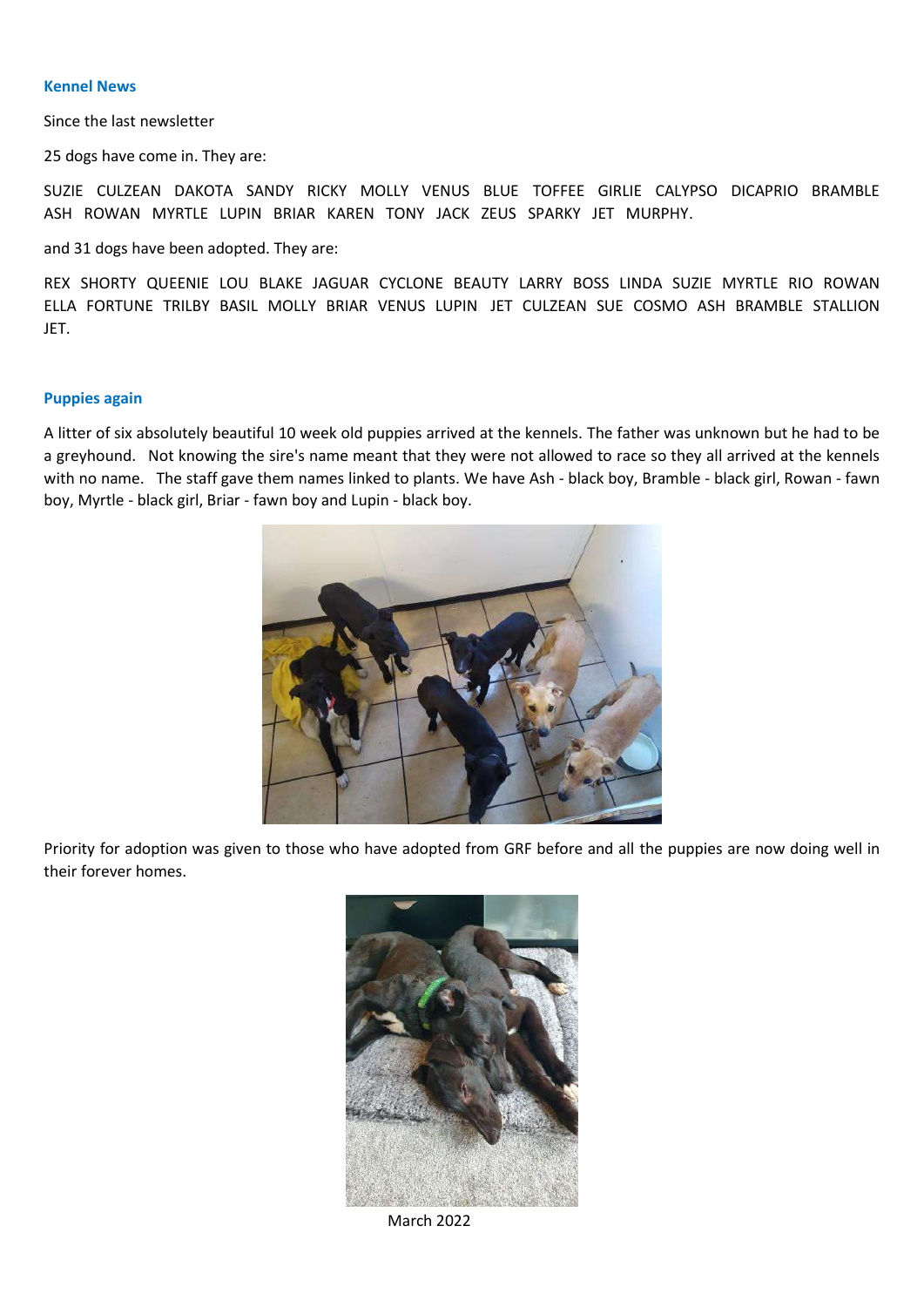# **Dogs of the Month**

Montana (red collar) and Georgia (purple collar) are sisters who must be rehomed together as they are very close. They are big, bright, friendly and confident girls who will make lovely pets. Please call Celia on 07826244765 if interested.



## **Fundraising Concert**



Just a wee reminder from Phil about the concert on Sunday May 15.

Tickets have not been printed yet (in case of a change in Covid rules), but Phil will take advanced bookings (email phil2410@gmail.com) without any payment until nearer the time. The venue is larger than the one in 2019 and so we'lI want as many as possible to come along and support GRF. Please remember that all of the returns from ticket sales goes to GRF.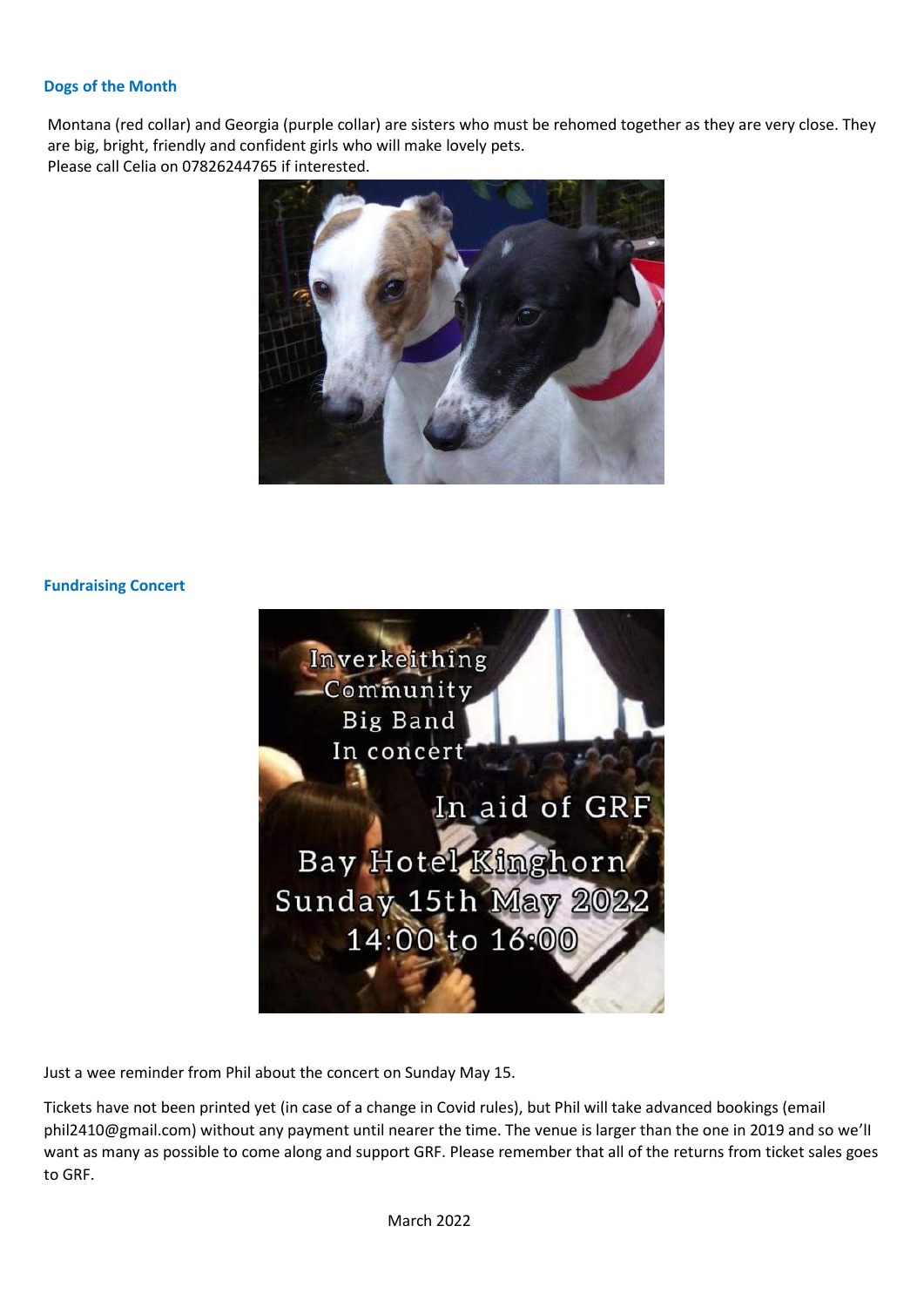#### **Sad News**

We are sorry to be reporting the death of Davie Rutherford who died on 29th January 2022 following a short battle with Pancreatic Cancer. Greyhound Rescue Fife were very close to Davie's heart. He loved spending time at the kennels and would do anything to help the dogs. Davie leaves behind greyhounds Yohann, Georgia, Deloris and Wee Scary Mary, who were all rehomed via Greyhound Rescue Fife .The photo below was taken at the last GRF walk Davie attended in October. Sadly this was one of his last days out before he fell ill. All the dogs are absolutely mourning his loss.



Davie's family set up a Go Fund me page in Davie's memory which has raised over £1400 for GRF.

Sadly since we wrote this the family has lost another member, the lovely Deloris, whom many DRF members will remember as the mother of "Scary Mary".



Our sympathies go to all of Davie's friends and family.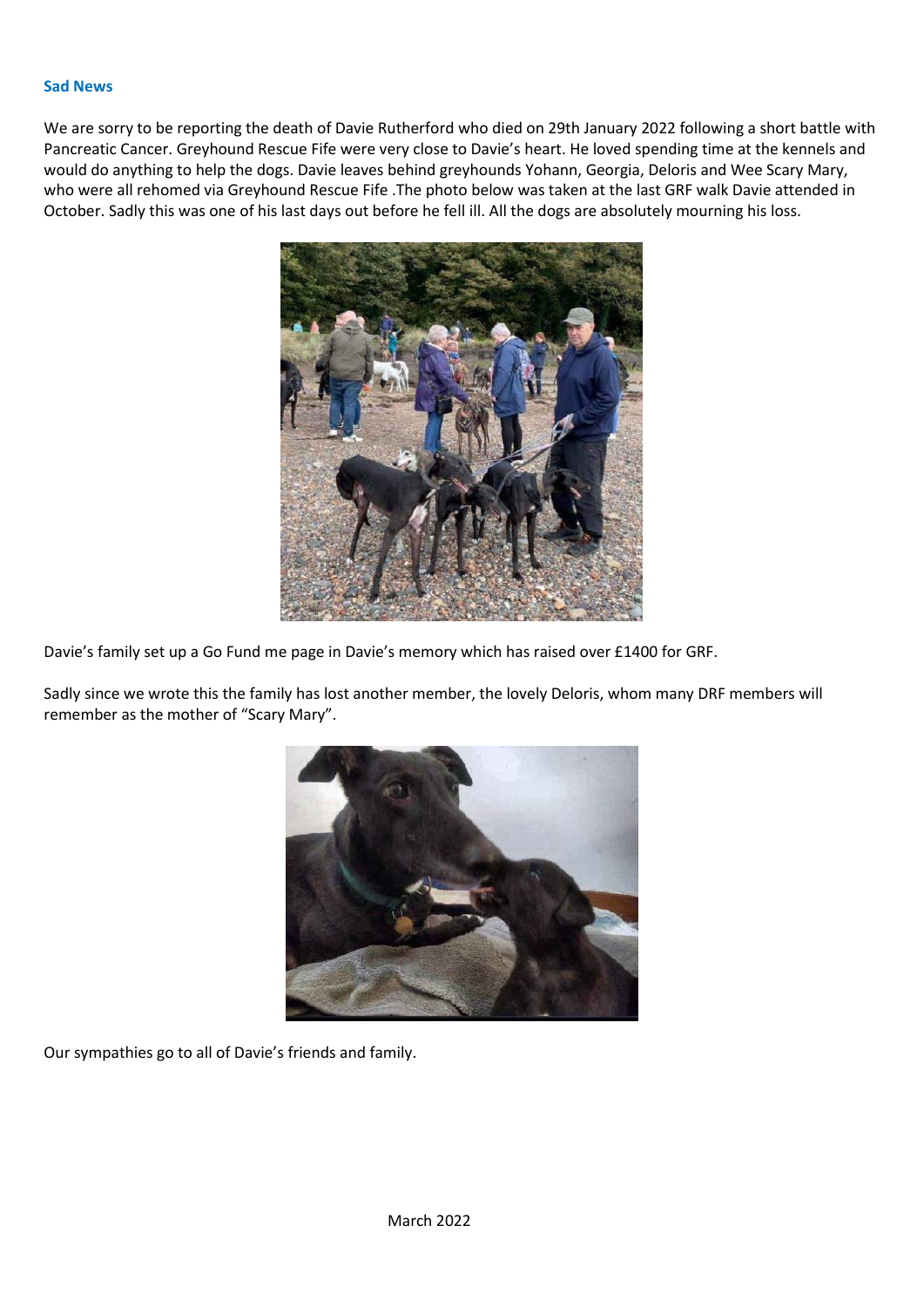## **Emigration**

Two GRF dogs have emigrated to the United States. They paid a last visit to GRF to see Jimmy and Celia today before their big move to America.



They left Edinburgh the next day to fly to Boston via London. They arrived in Boston safe and sound late at night and fortunately it seems like the whole experience was not particularly traumatising for them. Initially they were questioning who thought this move was a good idea as the temperature was minus 15 and felt even colder with the horrendous wind.



Mummy Emma reports that Scottie and Libby quickly adapted to their new surroundings especially with moving around a lot the first few weeks. They have now moved into their new house and can't wait for the weather to get warmer so that the dogs can enjoy their new garden. In the first month, they already experienced their first snowstorm (2+ feet of snow!), have met tons of new doggie and human friends and have even tried some new foods. They've also had the chance to teach a lot of people about greyhounds as they aren't very common in Boston.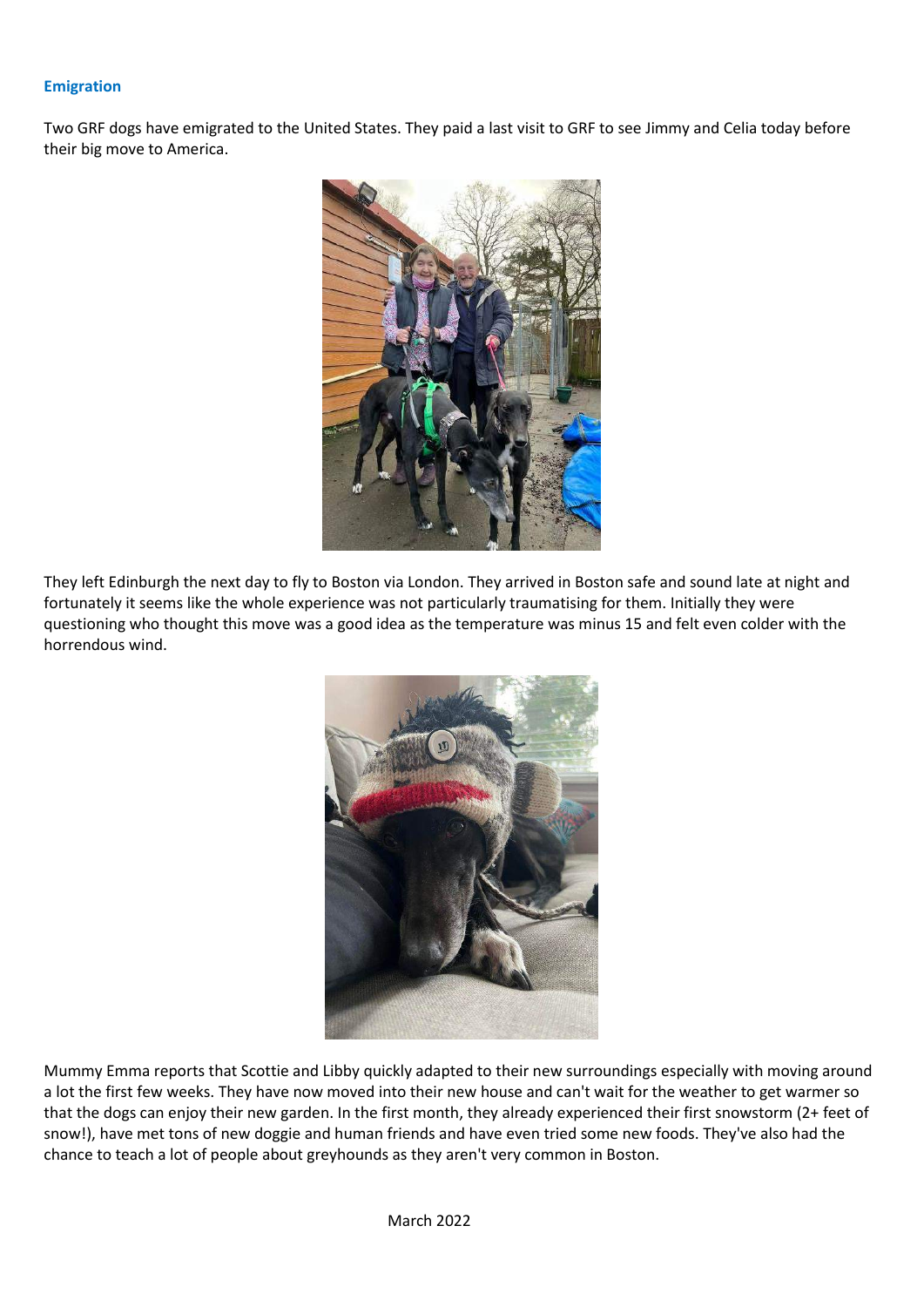### **Donation from Barking Mad**

Elaine and John at Barking Mad Fife and Kinross visited Baltree before Christmas. Along with a car full of duvets and beautifully knitted blankets, they presented Celia and Jimmy with an amazing gift of £800 raised through Barking Mad Craft Club, K9 Capers Walks and Joyce Mills Hetherington Memorial. Such kindness and generosity is much appreciated by Luna (pictured here with Elaine and John) and all the hounds waiting patiently at GRF for their forever homes.



## **Donation from Amy Wilson**

Many readers will know Amy Wilson, one of the tireless members of staff at the kennels. Not only is she great with the dogs but she is also a talented crafter. Before Christmas she made attractive Christmas wreaths and sold them in aid of GRF. They were so popular she sold out and plans to make more for Christmas 2022. Amy donated £140 to GRF from the sale of the wreaths.

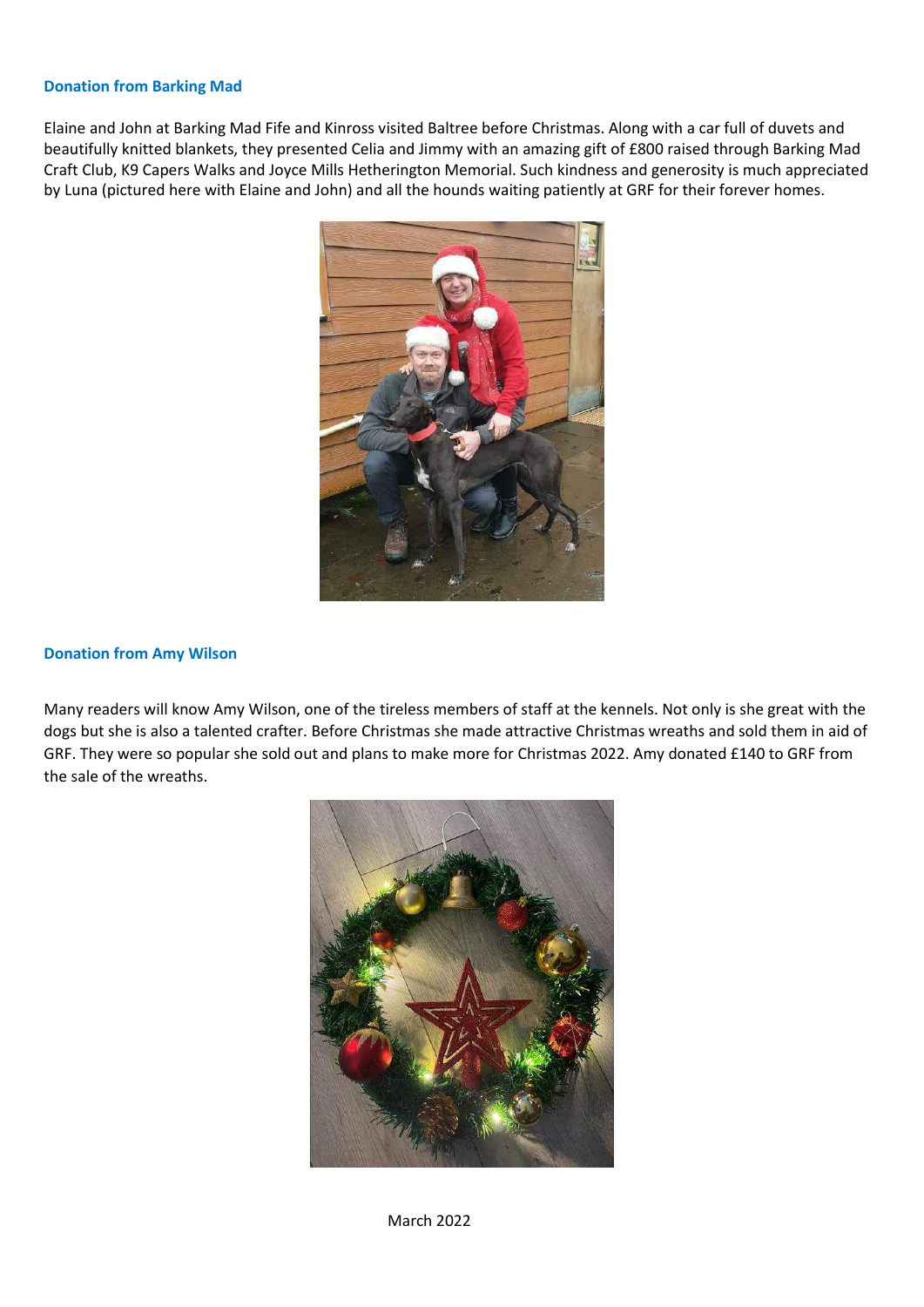## **Dangerous plants for dogs**

John Ratcliffe, webmaster of our website, has contributed this useful information.

Spring is a wonderful time as flowers start to bloom in the garden but plants can be hidden dangers for dogs. Here's a rough guide to common garden plants which are harmful to dogs (please note this is not a comprehensive list).

| Aconite               | Elderberry        | Lupins            |
|-----------------------|-------------------|-------------------|
| Apple (seeds)         | Foxgloves         | <b>Narcissus</b>  |
| Apricot (kernels)     | Garlic            | Onions            |
| Azalea                | <b>Hellebores</b> | Peaches (kernels) |
| <b>Bluebells</b>      | Holly             | Rhubarb Leaves    |
| <b>Buttercups</b>     | Hyacinths         | <b>Sweet Peas</b> |
| <b>Bleeding heart</b> | Hydrangeas        | Wild Cherry       |
| Crocus                | Iris (bulbs)      | Wisteria          |
| Cyclamen              | Ivy               | Yew berries       |
| Daffodils (bulbs)     | Kale              |                   |

### **Lucky Number Draws**

In January there were 138 numbers in the draw which gives a prize fund of £276. This was split as £165.60 to GRF and £110.40 to the winner.

In February we had the most numbers in the draw to date - 145 - which gives a total prize fund of £290. GRF received £174 and the winner of the draw received £116. What a great amount and it's all thanks to everyone who takes part. When Fiona first started these draws she took in £116 in total so it is great to see the money increased as it massively helps out with the homeless hounds.

Thanks to Fiona for organising the draws and thanks to all who take part.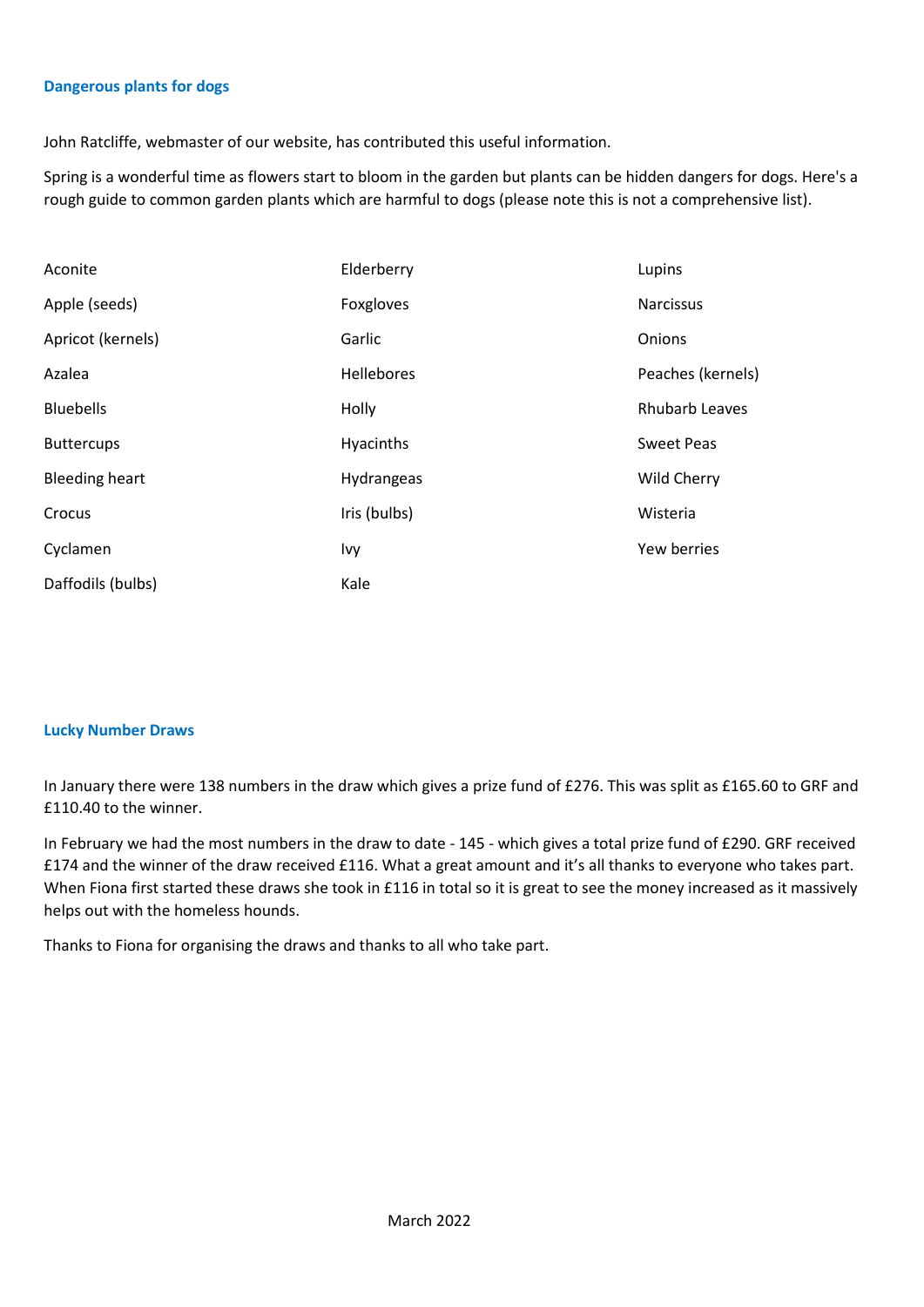## **Linlithgow Protest**

You may have seen press and social media coverage of the protests by residents of Linlithgow against pub company Greene King's plans to rename the pub in the centre of the town because they consider the name "The Black Bitch" to be racist.



This name comes from the 13th century legend that a black female greyhound would swim across Linlithgow loch every day to bring food to her master, who was sentenced to starve to death on an island. The faithful dog is on Linlithgow's coat of arms. The statue by the Sculptor David Annand of the Black Bitch in the centre of Linlithgow was modelled on a GRF dog.

Local people have organised protests against the name change and GRF members were invited to come along with their dogs, preferably black ones!



March 2022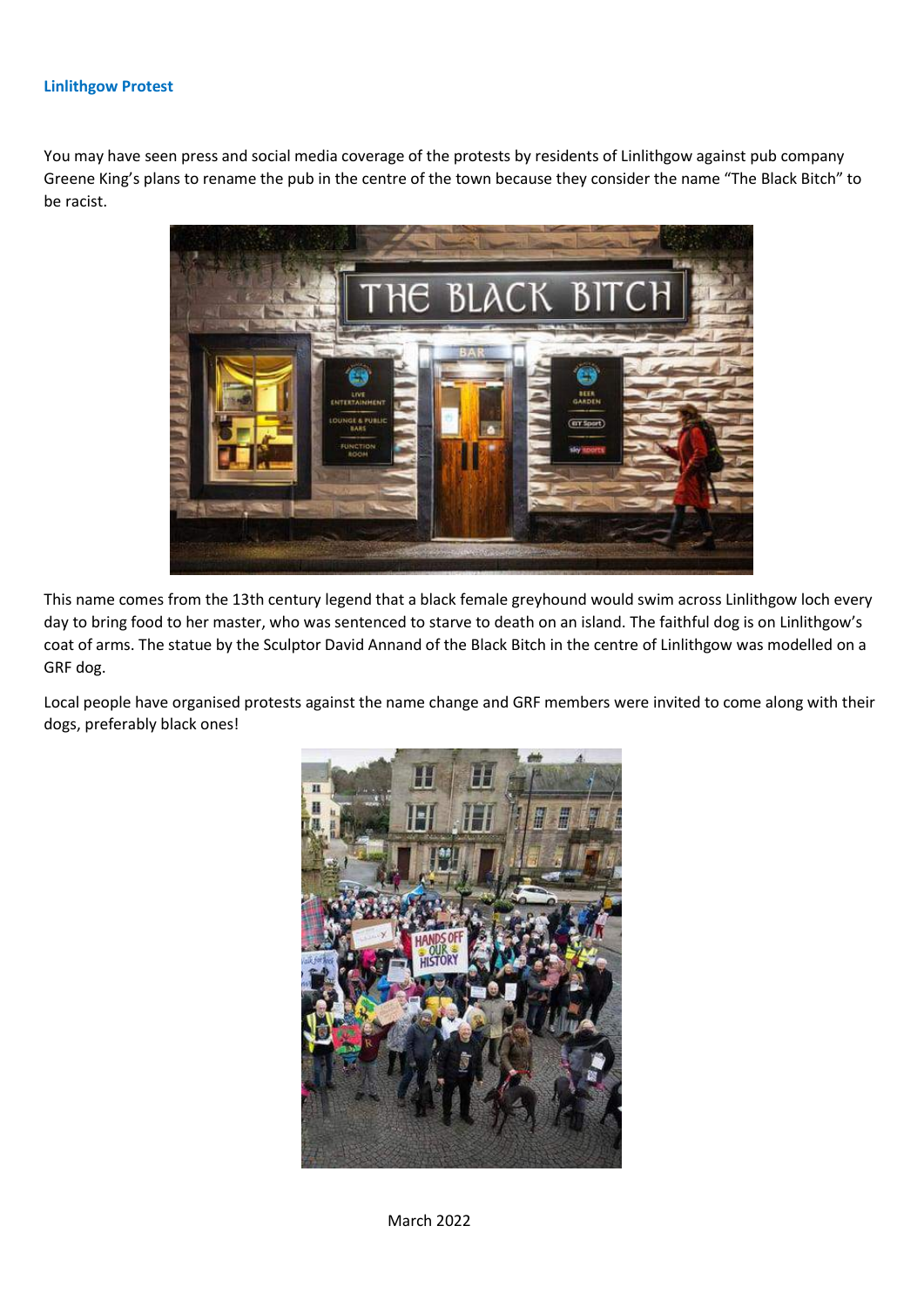## **Dog Walks**

## **January**

It was not the nicest day for a walk, but everyone stayed reasonably dry. Thanks to all who came along on the first walk of the year which was held at Silver Sands, Aberdour. We raised £117 between the raffle and pound a hound.



# **February**

February's walk was at Lochore Meadows. Organiser, Steve Dowd, wants to say a big Thank You to everyone who was brave enough (or stupid enough?!) to join the walk. Between the raffle and Pound a Hound we raised £72



# March

The next walk will be on Sunday March 13 at Pittencrieff Park, Dunfermline starting at 11am. Let's hope for better weather for this one!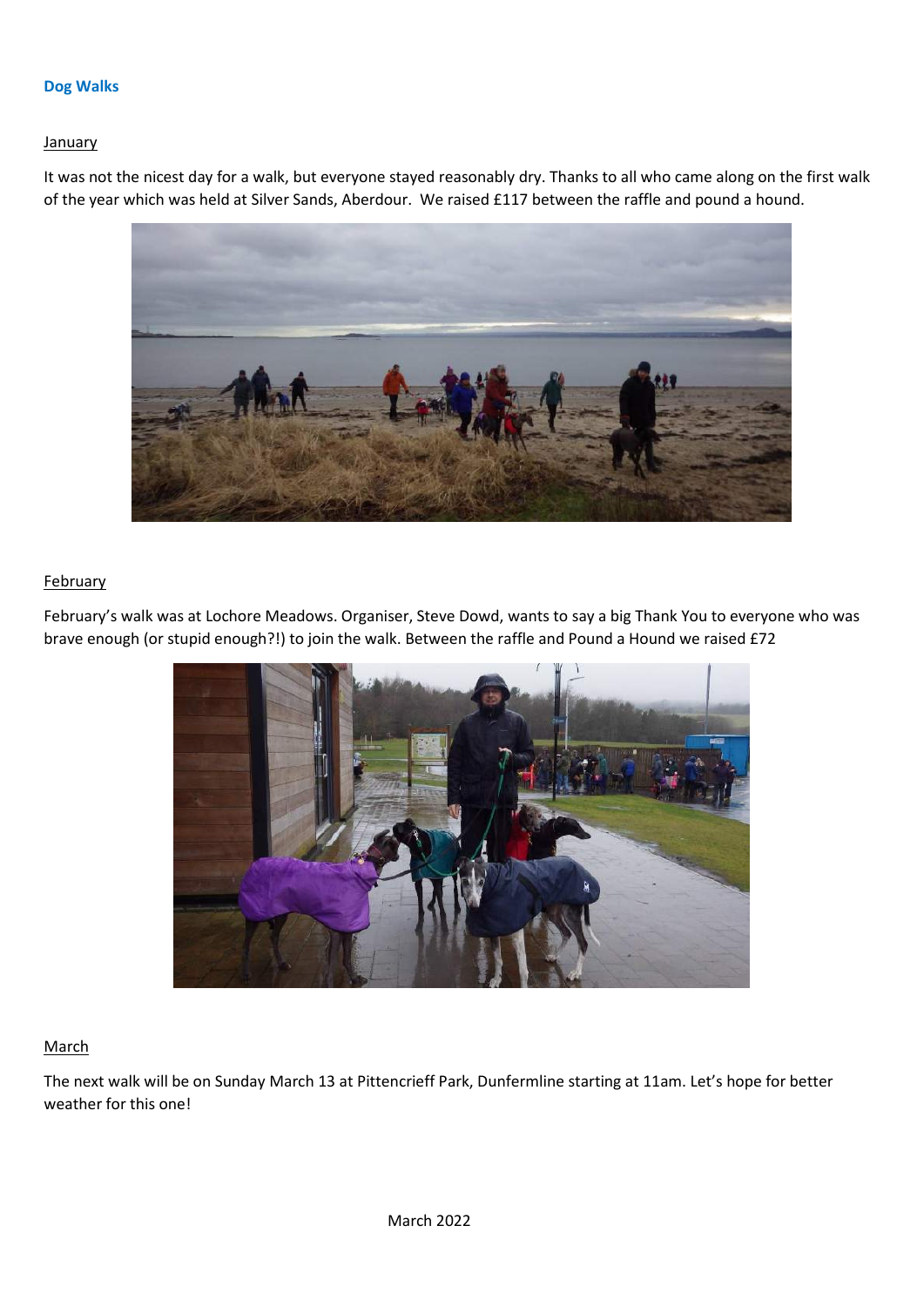# **Episode 6 A Compilation Part 2**



### Introduction

I have been asked to write more about my Operatives brindle mum (and trouble maker in chief) Ashy and her daughter blue merle Misty, and currently Sonic, the black greyhound. My first thoughts were that there is only so much you can write about walking dogs. Then I realized that it is Ashy we are talking about here and her antics as an Operative were legendary.

# Patrol Observations

When walking in a field with a tall crop, I have noticed the operatives using their ears like a submarine periscope. From their perspective, it's like being under water. When they can see over the top, their ears are as normal, to the side. As soon as the crop closes over their heads, the ears fold back, tight to their heads. I always feel like shouting out "dive, dive, dive".



March 2022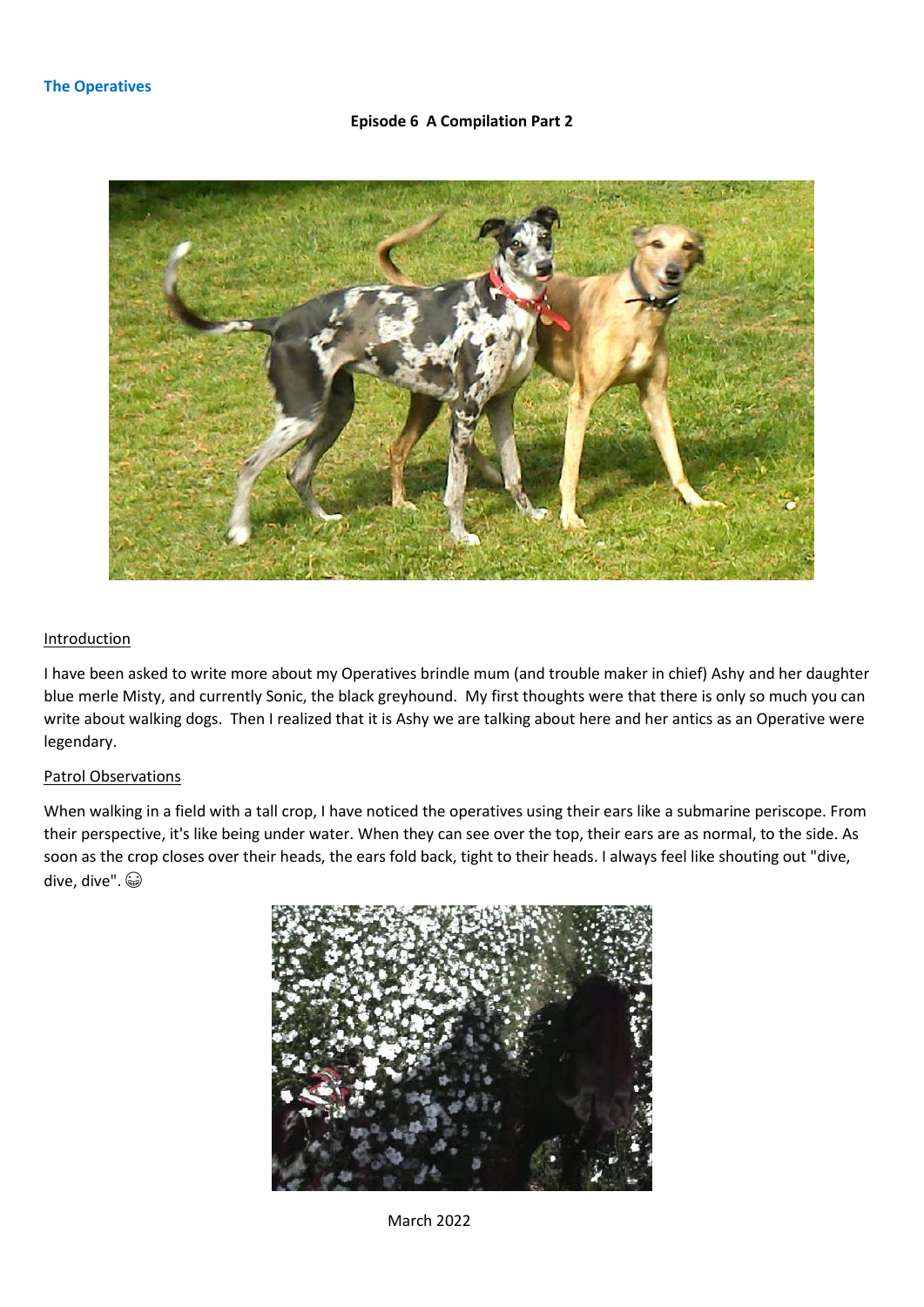When on patrol with The Operatives, one of them will often stick their nose into a hedge to check out a scent, the other will immediately go over to check as well, and having conferred on the matter they walk on. I imagine their conversation as being something like the TV show "Detectorists", where one guy says "what have you got?", the other replies " bottle cap 1985". The lurcher version of this is "what have you got?", and the reply is "Rabbit poo, sniffed it yesterday".

The operatives report that their patrol area is now secure, and all hostiles, including the Kamikaze squirrel, have been successfully made to evacuate the area. Having poked and probed every hole with their advanced, pointed, sensing devices, and used their superior audio detectors as well, they report that the patrol area is safe. Yet again the interests of both local and national security have been served by this brave pair.

# Operative Disputes

The operatives are in dispute with the management concerning time allowance for exercise. Quoting paragraph 12, subsection 5A, of the sighthound rule book, "morning walks are to be a minimum of 1 hour, additional time may be added at the discretion of the management".

The dispute revolves around the definition of the term "walk". The operatives claim that vital surveillance of surrounding terrain, and diligent observance of rabbit holes, are not "walking". Allowing for this extra activity, the actual walking done today constituted only 45 minutes. The case has been referred to higher authority for adjudication.

# Does your hound have Spring fever?

The operatives were in a bouncy mood this morning. They jumped at every scent and sound, with their noses twitching constantly. Their psychic senses were also working well, as they sat and stared for ages at nothing, and got quite upset when I wanted to move on. Ashy was disposed to practice her somersault and squirming routines. She did this 8 times; just to be sure she had got it perfected. Misty just looks on, as though she were the parent rather than Ashy, and looks at me as much as to say "she's NOT with me".

Ashy also destroyed her original coat from GRF yesterday. She uses it like a suit of armour as she plunges into the thickest brambles in search of rabbit holes. Getting in is one thing, trying to get out is quite another. This is how the coat got shredded. Never a dull moment living with Lurchers.....

# Good News and not so good news.

The not so good news is that Ashy managed to slip out of her harness, when we confronted 3 deer in the next field, no more than 20 feet away. The good news is that after a frantic chase for about 10 minutes and covering about 5 acres, she came back. Wouldn't say this is a perfect recall, but it proves she knows how to come back.

Misty didn't escape, not for the want of trying, and we followed Ashy's general direction at a walk, until she appeared, dishevelled, but unhurt.

She was also not apologetic, only mumping that the deer got away, and proceeded to victimize an empty field mouse nest, in frustration.

Lurchers !!!!!!